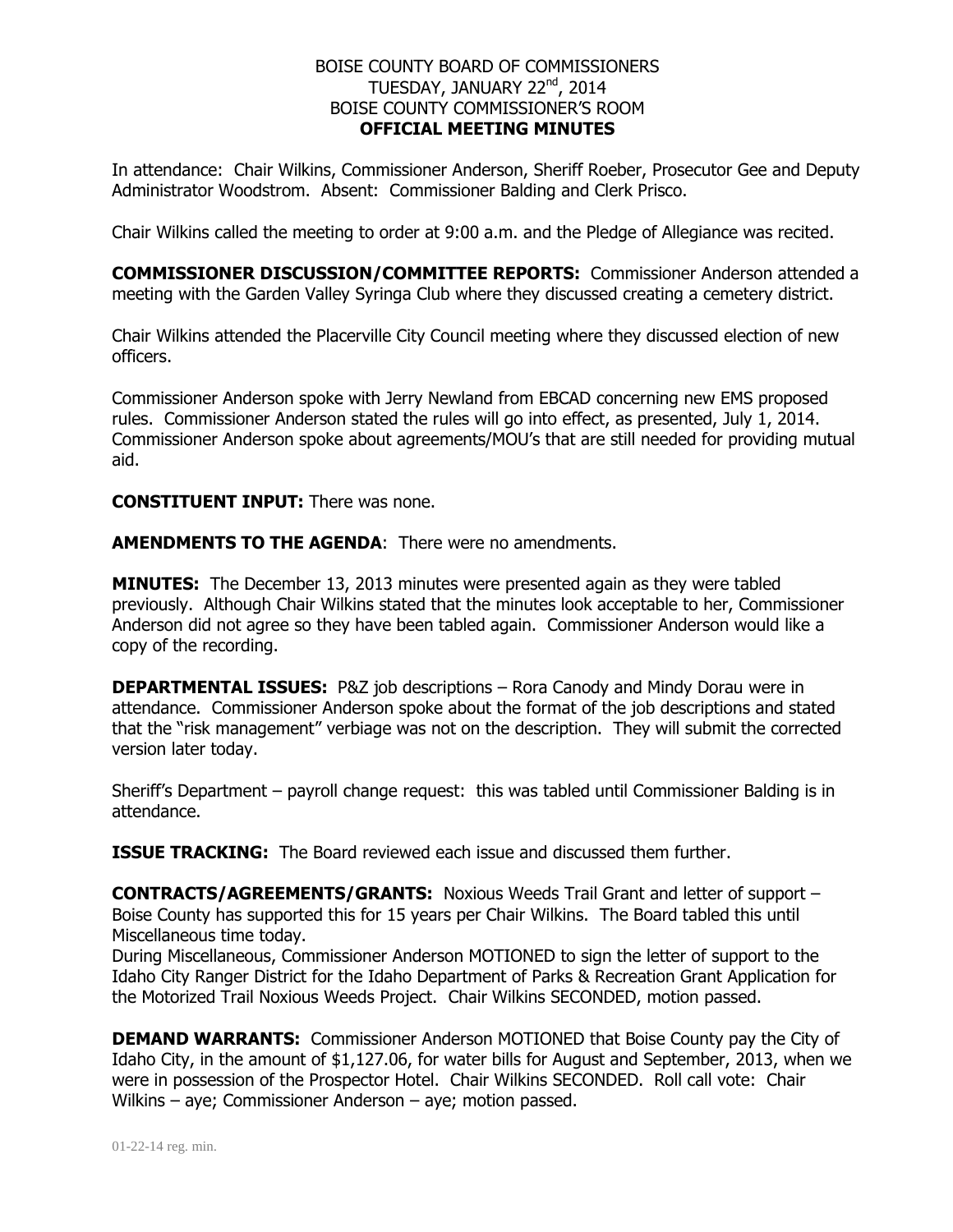**INDIGENT:** Chair Wilkins MOTIONED to go into executive session per I.C. 67-2345(1)(d) to discuss cases 11-12-G, 12-12-D, 11-10-D, 12-03-B, 10-08-B, 11-08-B, 10-09-E, 12-12-B, 12-09-B, 12-04-B, 10-10-D, 12-05-D, 11-04-A, 11-1-C, 12-4-C, 11-6-B, 11-4-C, 11-10-A, 12-11-B and 14-01- C. Commissioner Anderson SECONDED. Roll call vote: Chair Wilkins – aye; Commissioner Anderson – aye; motion passed.

Chair Wilkins MOTIONED to place a lien on the following case; 14-01-B. Commissioner Anderson SECONDED. Roll call vote: Chair Wilkins – aye; Commissioner Anderson – aye; motion passed. Chair Wilkins MOTIONED to sign the CAT assignments for the 19 cases: 11-12-G, 12-12-D, 11-10- D, 12-03-B, 10-08-B, 11-08-B, 10-09-E, 12-12-B, 12-09-B, 12-04-B, 10-10-D, 12-05-D, 11-04-A, 11-1-C, 12-4-C, 11-6-B, 11-4-C, 11-10-A and 12-11-B. Commissioner Anderson SECONDED. Roll call vote: Chair Wilkins – aye; Commissioner Anderson – aye; motion passed. Commissioner Wilkins MOTIONED to approve the following case, 14-01-C, contingent upon the applicants proof that the February rent be paid by the  $10<sup>th</sup>$  of February. Commissioner Anderson SECONDED. Roll call vote: Chair Wilkins – aye; Commissioner Anderson – aye; motion passed. Chair Wilkins AMENDED her motion; that it will be paid in full, in the amount \$1,250, as what the contingency states. Commissioner Anderson SECONDED the amendment. Roll call vote: Chair Wilkins – aye; Commissioner Anderson – aye; motion passed.

**PA ISSUES:** Use of the Commissioner Room for a Community Club Event – The Board discussed the question of liability, what if something happens or there is damage, who is responsible. Prosecutor Gee will check on that issue, this has been tabled until later today. Chair Wilkins spoke of disruption to departments and staff during these events. She would like to deny at this time and stated the need for a policy, in the future. A letter would be sent to Community Club stating the denial and that the County will be working on a policy for future usage. The Board gave consent for Chair Wilkins to sign the letter.

UDO Schedule Timeline – What was sent out was different than what was supposed to be. Commissioner Anderson stated that the committee was to go through the document one more time before going to counsel but it had been sent to counsel first.

Right-of-Way Parcel Number discussion – Commissioner Anderson stated she would like to see closure on this.

Vacation Accrual Cap – Chair Wilkins stated there is question on legality and it, advertently, was omitted from the personnel policy. A letter from the Department Heads/Elected Officials is needed for documentation that their employees were aware of the cap.

P&Z Legal Counsel – Prosecutor Gee stated he met with his Chief Deputy and Mr. Rosenthal will put the word out and get some names. The Board directed Prosecutor Gee to pursue this.

Tax Deed discussion – Prosecutor Gee interpreted that the issue was (McKee/Frank) property – (RP075010000120) already approved.

Prospector Hotel – RPI000100K003B – Treasurer Hutchings spoke about I.C. 31-808. Ms. Hutchings stated that the Commissioners duties were not followed according to the statute so the money that should go to the Indigent Fund, will not. Commissioner Anderson MOTIONED that the balance of the tax deed sale on parcel #RPI000100K003B, be paid to the Boise County Indigent lien, consistent with the terms of that lien, for said parcel after all costs (after all taxes, late charges, interest and including the cost of maintaining the property thereof) and direct Treasurer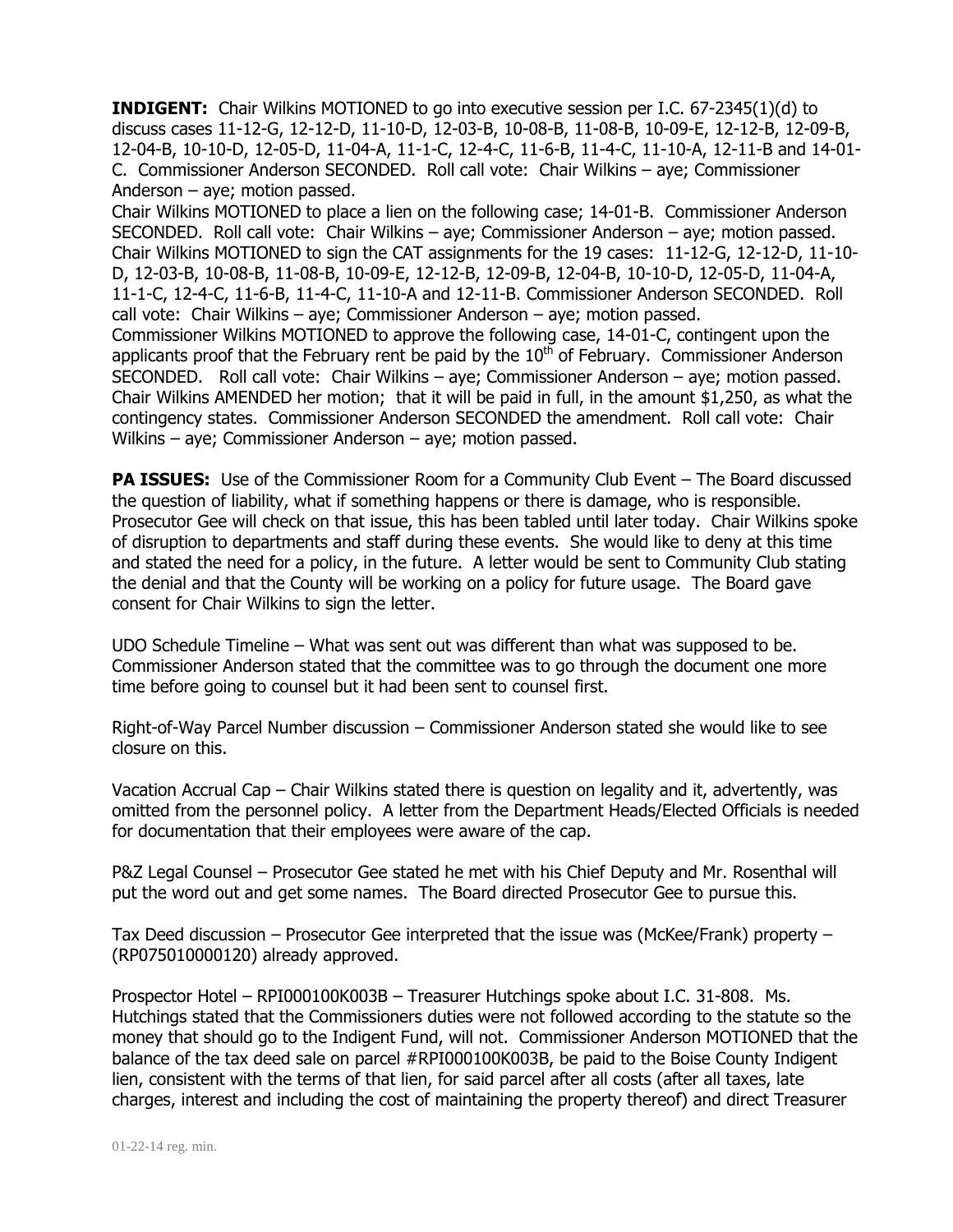Hutching to report back to the Board on the disbursement. Chair Wilkins SECONDED. Roll call vote: Chair Wilkins – aye; Commissioner Anderson – aye; motion passed.

Idaho Waste Systems invoice – Chair Wilkins stated she had an issue with paying bills at the last meeting. The particular invoice she is referring to has that Boise County is paying bonuses to IWS employees. A copy of the agreement was sent to Prosecutor Gee.

Prosecutor Gee spoke about whether or not the County adopted a map for the Comprehensive Plan. Commissioner Anderson stated that the actual Comprehensive Plan was not adopted by resolution.

Prosecutor Gee asked about the request from the Garden Valley School for a fuel tank being placed at the Road Department. Commissioner Wilkins stated that Mr. Jones was to check into it further and get back to the Board.

Chair Wilkins MOTIONED to go into executive session per I.C. 67-2345(1)(f): under pending litigation for the Prosecutor. Commissioner Anderson SECONDED. Roll call vote: Chair Wilkins – aye; Commissioner Anderson – aye; motion passed. Coming out of executive session, no action was taken.

**TAMARACK ROAD NAME CHANGE:** Rora Canody, from Planning & Zoning, is in attendance and spoke about the proposed name change. Ms. Canody gave information, in general, on road name changes. Commissioner Anderson asked who made the application? Sacred Mountain Monastery is on the request but it is the Society of Compassionate Heart who owns the property. Commissioner Anderson stated that property owner, Horace Smith, is also on that road and she asked Ms. Canody if he was aware of the name change and is he in agreement? Commissioner Wilkins directed Ms. Canody to send certified letters, to all property owners on that road so they may comment within 30 days. Commissioner Anderson agreed. Chair Wilkins asked that the name be changed on the FCO's to reflect the real owners and that the parcel number be corrected. Chair Wilkins spoke of the FCO's and suggested references to the original plat and that 45 days after signing of the FCO's, the applicant is to have the new sign in place.

**NON-MEDICAL INDIGENT POLICY REVISIONS:** Deputy Clerk Loya and Prosecutor Gee were in attendance for the discussion. The Board discussed their suggested changes and stated that the policy should be approved by resolution. The Board directed Ms. Loya and Prosecutor Gee to make the suggested changes and have Prosecutor Gee review the final draft.

## **MISCELLANEOUS & CORRESPONDENCE:**

- P&Z job descriptions The Board reviewed the changes and would like signature lines and the effective date added to the documents. The Board received the final draft and
- Chair Wilkins MOTIONED to sign the job descriptions for Mindy Dorau with the job description presented as Tech II Code Enforcement dated January 22<sup>nd</sup>, 2014 and for Rora Canody, P&Z Administration Tech III with the job description dated January 22<sup>nd</sup>, 2014, as presented. Commissioner Anderson SECONDED. Motion passed.
- EBCAD Stats reviewed. The Board would like a breakdown of the stats and that Ms. Browning is to attend for the discussion, in March, with Jerry Newland.
- USDA Rewards Placer Exploration Project Prosecutor Gee stated he had reviewed this and gave information to Planning & Zoning concerning a possible CUP.
- $\bullet$  Idaho Power Notice of Application (2) The Board reviewed the notices.
- DEQ Watershed Advisory Group info Commissioner Anderson would like to be a part of the North Fork Payette Watershed Group and for Chair Wilkins to be part of the Lower